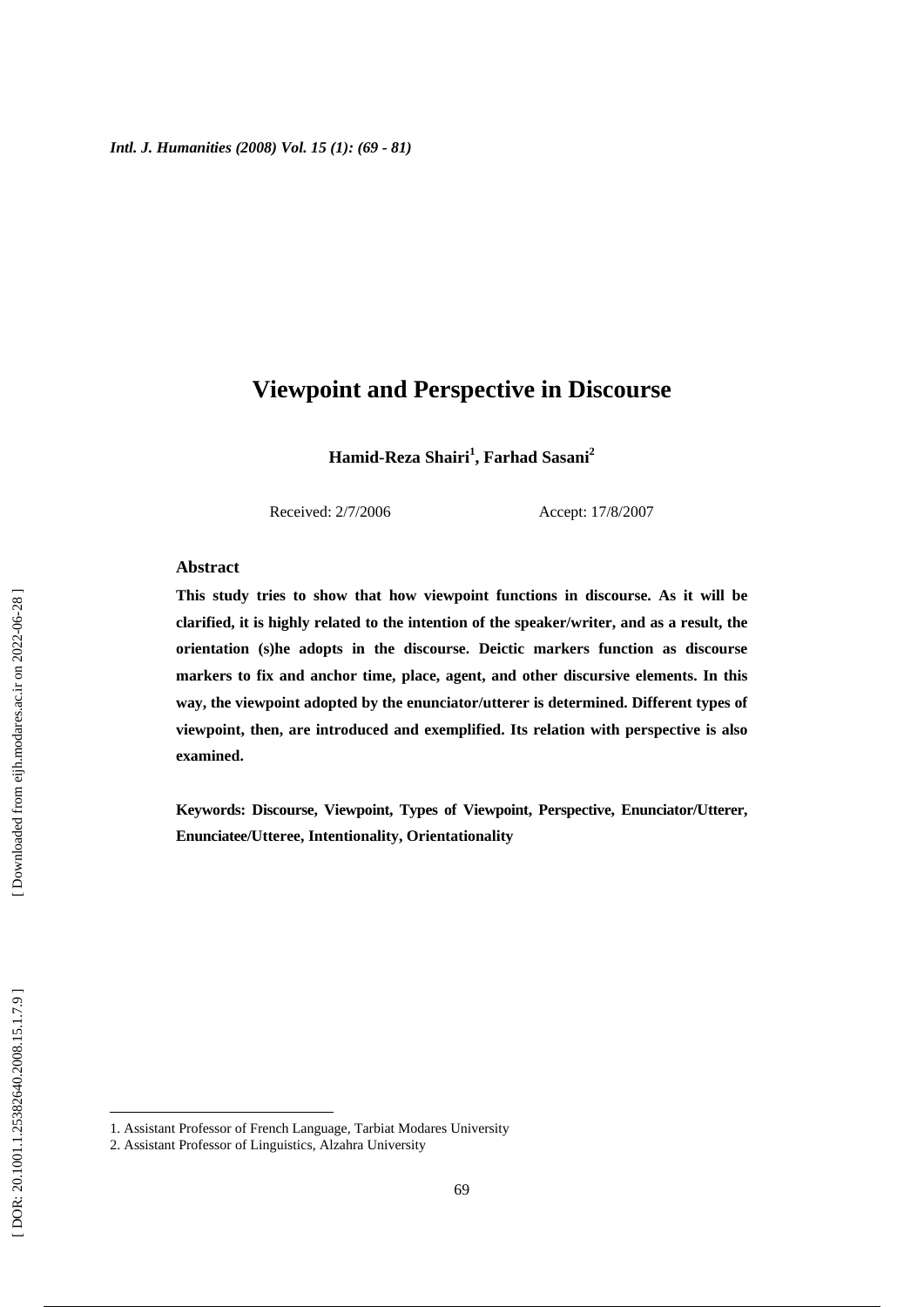#### 1- Viewpoint and Perspective

Once facing with terms such as **viewpoint** and perspective, one might dream up of different definitions, since in narratology, semiotics and cognitive semantics on one hand, and in different schools of thought on the other hand, these concents are used with different interpretations and even different terms. Presenting a profile of their history needs a more room. However, this paper reviews some notable theories of perspective and viewpoint.

Sometimes, point of view and perspective are used interchangeabley. But Todorov uses vision as a more genral term encompassing concepts like *point de vu* (point of view), focus, judgement and so on. Some scholars even use focalization in a way that it seems identifiable with point of view. Deciding to foreground some narrative program or the action of the protagonist, Propp also shows the perspective of the discourse. His decision is to punish the traitor in order to foreground the action of the main character.

Langacker (1987, esp. pp. 120-132), in chapter 3, "cognitive abilities", suggests that the perspective taken in construing a scene is important for the semantic and grammatical structure. He includes figure/ground, viewpoint, deixis and subjectivity/objectivity within perspective. Langacker says that viewpoint is definable in terms of "vantage point" and "orientation".

Leonard Talmy (2000), to explain cognition, tries to study the conceptual structure of mind. He suggests that this structure consists of two systems: conceptual content system, and conceptual structuring system. The latter itself comprises several schematic systems: <sup>1</sup> configurational system, 2) perspectival system, 3) attention system, and 4) force-dynamics system. Attention and perspectival systems might be considered to be counterparts of the terms such as perspective, viewpoint, focus and focalization, etc in a more systematic cognitive framework. Talmy, for example, divides the perspectival system into perspectival location – which is usually called deixis - perspectival point or or deictic center.

In this paper, perspective and viewpoint are used with an interpretation similar to cognitive approach of Langacker. Therefore, perspective is organization of information in the narrative processing system through a certain viewpoint. In other words, the viewpoint of the actant or discoursal agent directs and drives forward the perspective of the discourse. Without this viewpoint, perspectivization is impossible. As far as a discourse based on a viewpoint drives the discoursal operations or narrative variants or programs into background and foreground other narrative programs, perspectivization is done. Here, also a minor modification is done based on the Paris School of Semantique: viewpoint needs the presence of an observer, and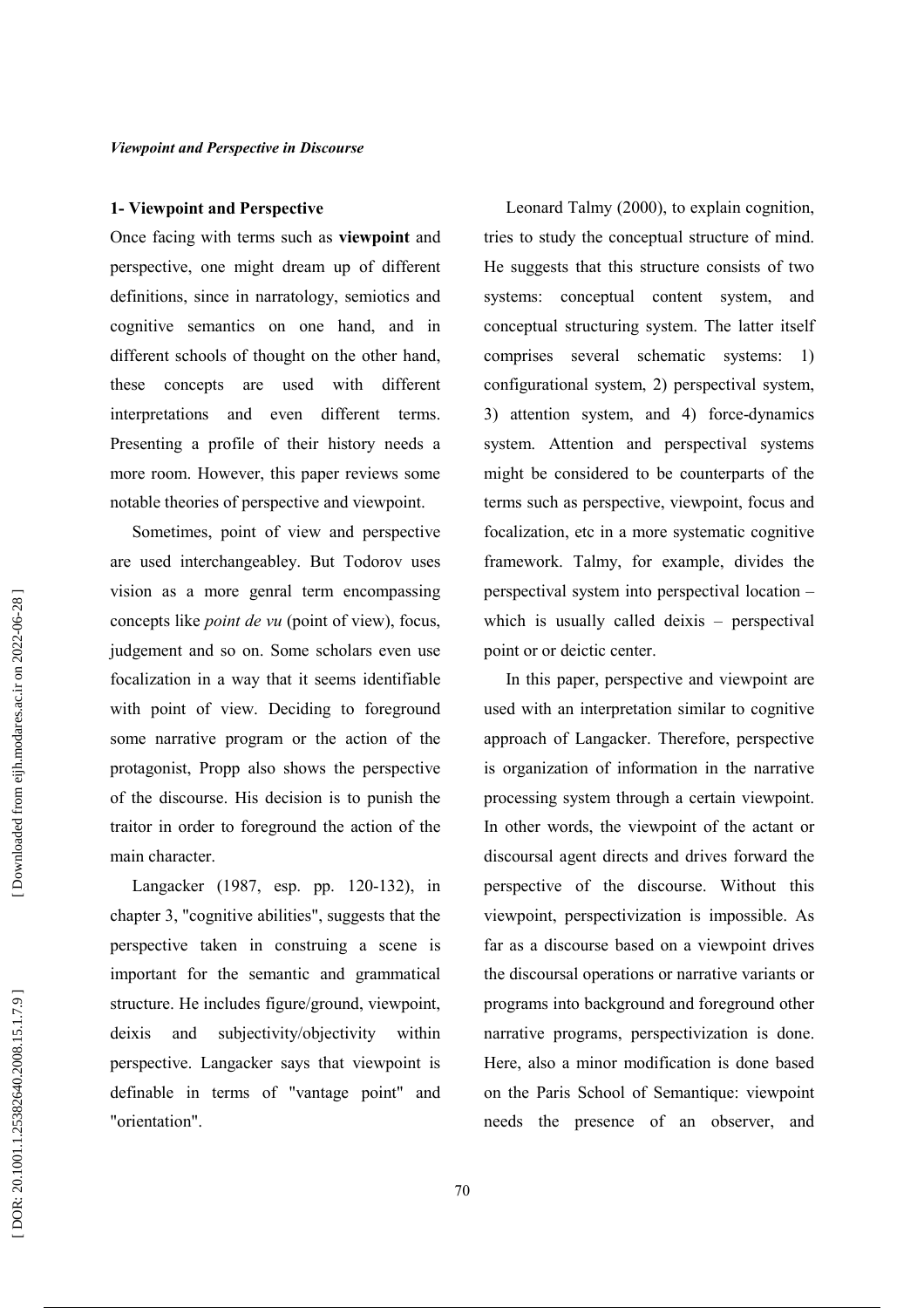is the relationship between perspecrive enunciator/narrator with enunciatee/audience. It, thus, encompasses the whole text.

### 2- Intentionality of Viewpoint

The key point about viewpoint is that it is orientational. It  $is.$ thus. orientated. Undoubtedly, orientationality of viewpoint is about the path of one's gaze or attention towards something or somebody as the target of his/her look. This orientationality makes no sense unless it is intentional. Pierre Ouellet  $(1992, p. 106)$  believes that an "origin", a "target", and a path from the former to the latter must be taken into account in studying the Jacques Fontanille viewpoint. considers viewpoint as an operation "which, on one side, affects the informer, and on the other side, affects the observer, linking them together, and making the process of cognition into effect between them" (1981, p. 81). John Saeed, in clarifying the cognitive notions of perspective. which consists of viewpoint and focus, also puts emphasis on the role the observer: "This notion of perspective is a reflection of the importance cognitivists attach to the role of the observer in scenes; in particular, the selection of the observer's viewpoint and the choice of elements to focus on" (1997, p. 328).

Based on the aforementioned definition, two situational factors of origin and target of cognition are at work intentionally. This

intentionality might be interpreted as a monopolistic relation with three functions of limiting, choosing and cognition. The set of these factors renders a viewpoint cognitive. The reason for cognitivitity of this process is that from among all possible things, the gaze or attention is focused upon one of them and takes it as its target. It should be reminded that the starting point is a perceptual act. Ronald Langacker, as a cognitivist linguist, defines perspective, which includes viewpoint and focus, as an aspect of construal, in terms of such factors as vantage point, orientation, and subjectivity/objectivity (1991, p. 551).

# 3- The Function of Deictic Markers in Discurive Viewpoint

Perceptual and cognitive elements are always linked together through deictic markers. Actualizing the precise chronotope of perceptual elements, they are, in fact. manifesting the cognitive load. This load may be regarded as a regulator, which anchor and fix dynamic perceptual elements in linguistic products. In the sentence:

Ali will come to Tehran tomorrow. the agent marker "Ali", the temporal marker "tomorrow", and the spatial marker "Tehran" are anchors, which turn the dynamic and unfixed process of "coming" into a cognitive act with identifiable agent, time and place. This kind of identification is the very material form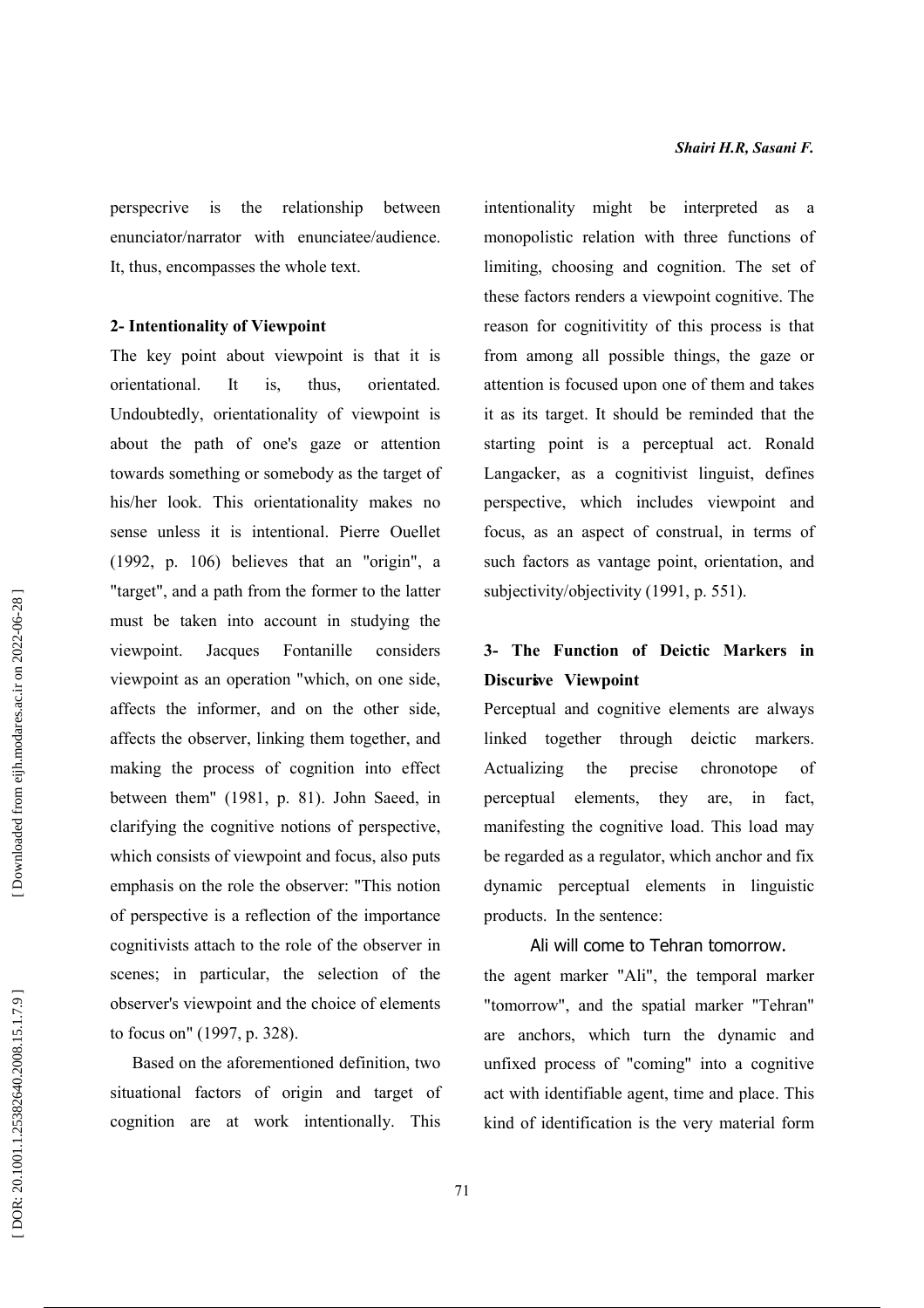of the process of "coming". It should be emphasized that this cognitive operation emerges in discourse, which controls linguistic forms. And this control may be in terms of the viewpoint of the enunciator/ utterer, who at the end as responsible programmer of the dynamism of discourse, paves the way for the actualization of deictic markers. In the aforementioned example, it is clear that the viewpoint of the utterer is determined in the slot called the target of "Ali", based on the linguistic element of the verb of "coming". In other words, the target of Ali is where the utterer is present and it is from his/her viewpoint that any linguistic constituent-order  $\frac{1}{1}$ actualized. Michael Halliday and Christian M. Matthiessen, considering theme-rheme structure, show that it is the speaker/writer who "is selecting the desired Theme" (2004, p. 66). As they further say, thematic resourse enables "the message to be structures in whatever way the speaker or writer wants" (*Ibid.*,  $p.71$ ). Theme is the psychological subject, which "is the element which serves as the point of departure of the message; it is that which locates and orients the clause within its context" (Ibid., p.64). Rheme is "the remainder of the message, the part in which the Theme is developed ...." (*Ibid.*).

Actually, the combination of the perceptual aspect (the act of "coming") and the deictic aspect (Ali, tomorrow, Tehran) forms a viewpoint, which is exclusively determined by the point of enunciation/ utterance through which the act of "coming" takes form. The perceptual and deictic elements, and viewpoint reflect the scene in which, the perspective of "Ali's coming to Tehran" is constituted. This perspective is seen through the viewpoint of the utterer. There is a spatial distance between the origin, Ali, and the target, utterer, and the standpoint of the utterer is in the slot of the target, hence a closed viewpoint. This is due to the fact that Ali moves to the place of the utterer or to his/her slot.

But in the following sentence:

# Ali will go to Tehran tomorrow.

there is no duality of the presence, since the utterer is in the slot of Ali or where he is standing. In this case, the utterer who is not in the slot of the target, cannot control Ali's arriving there. The utterer has no control over the target, hence an open viewpoint. What Ali confronts with in Tehran is, thus, a process, which is in no way under the control of the utterer.

Now, consider the following sentence:

## Ali will go to Tehran to find his fortune.

in this utterance, Ali's "going" to Tehran is accompanied with prosperity, which is neither agentive, nor a spatial nor a temporal marker, but is an emotive marker emphasizing the difference between the current process with the previous one. While the viewpoint in previous utterances was such that the target was out of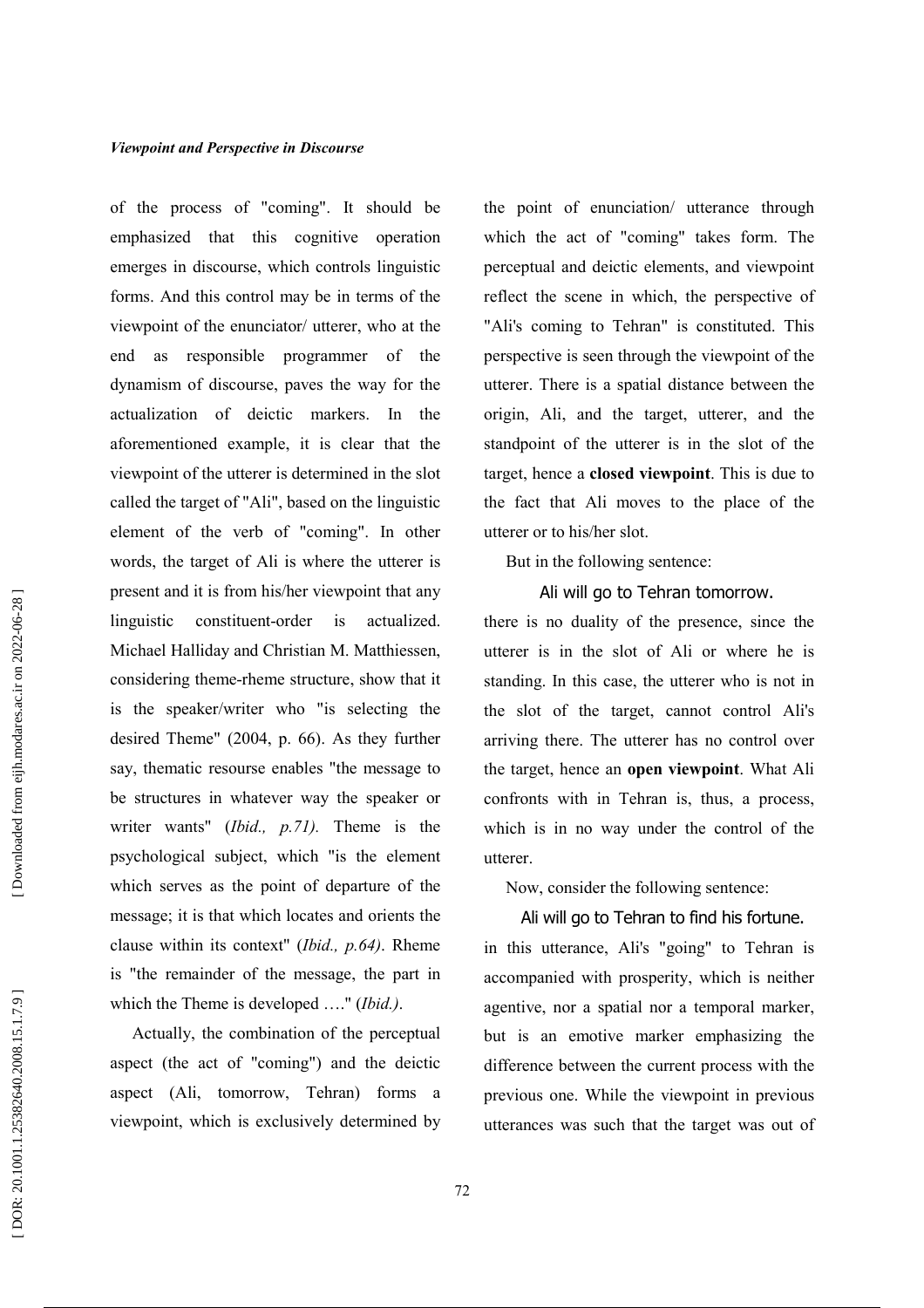the sight of the observer, in last utterance, Ali is focused on as an internal element. Ronald Langacker (1987) distinguishes them in terms of "external viewpoint" and "internal viewpoint". It seems that the viewpoint also penetrates inside Ali; it is concentrated on his prosperity which is an individual and emotional affair.

### **4- Phenomenology of Viewpoint**

question of viewpoint is concretely The interlinked with Husserl's phenomenological argument about "intentionality". In his terms, intentionality has a dual meaning: "It emerges as the relation between appearance and what appears, or as the relation between cognition with what appears with its own manner and conditions on the one hand, and with whatever simply appears on the other hand" (E. Husserl, 1964, p. 41). Pondering carefully, it is recognizable that Husserl differentiates between appearance and what appears, and between what appears under control and under certain conditions, and what simply appears. It leads to both qualitative and quantitative arguments. Intentionality, thus, has a basis called distance, which is between the expectation of appearance and what appears. For example:

Ali will go to Tehran to find happiness with all his might.

happiness, here, has no defined limitation, and since it is not actualized yet, both appearance and non-appearance are at work. Therefore, viewpoint is, from this respect, related to intentionality, which is directed at happiness. Since there is no information about the quality and conditions of appearance of this happiness, there seems to be the viewpoint, which leads to an open horizon thatcan only be quantitative.

In fact, there is a distance between what Ali aims at (happiness) and what will be gained. Due to this fact, Ali's happiness might be considered highly relative and even incomplete. Ali, thus, goes for it with all his might, which is undefined and conditioned with time, place, agent, etc. It is recognizable that the viewpoint of the above sentence refers to the totality of Ali's might by the word "all", and as a result, a kind of aggrandizement gets dominant over the his process of movement. hence an exaggerated viewpoint. Notwithstanding. remains unchanged perspective because happiness still holds for the last utterance.

It might be discernable that the viewpoint links "Ali's going to Tehran" and "his getting happy". It could be defined as the relation between the premise and the result, and the necessary and the necessitated. In other words, viewpoint conditions Ali's happiness with "going to Tehran". It implies that Ali's going to Tehran is happening; that is undoubtedly it happens, unless an unexpected event changes conditions. Hence, the viewpoint of going to Tehran is actual, while the viewpoint for happiness is totally virtual, because "Ali's going to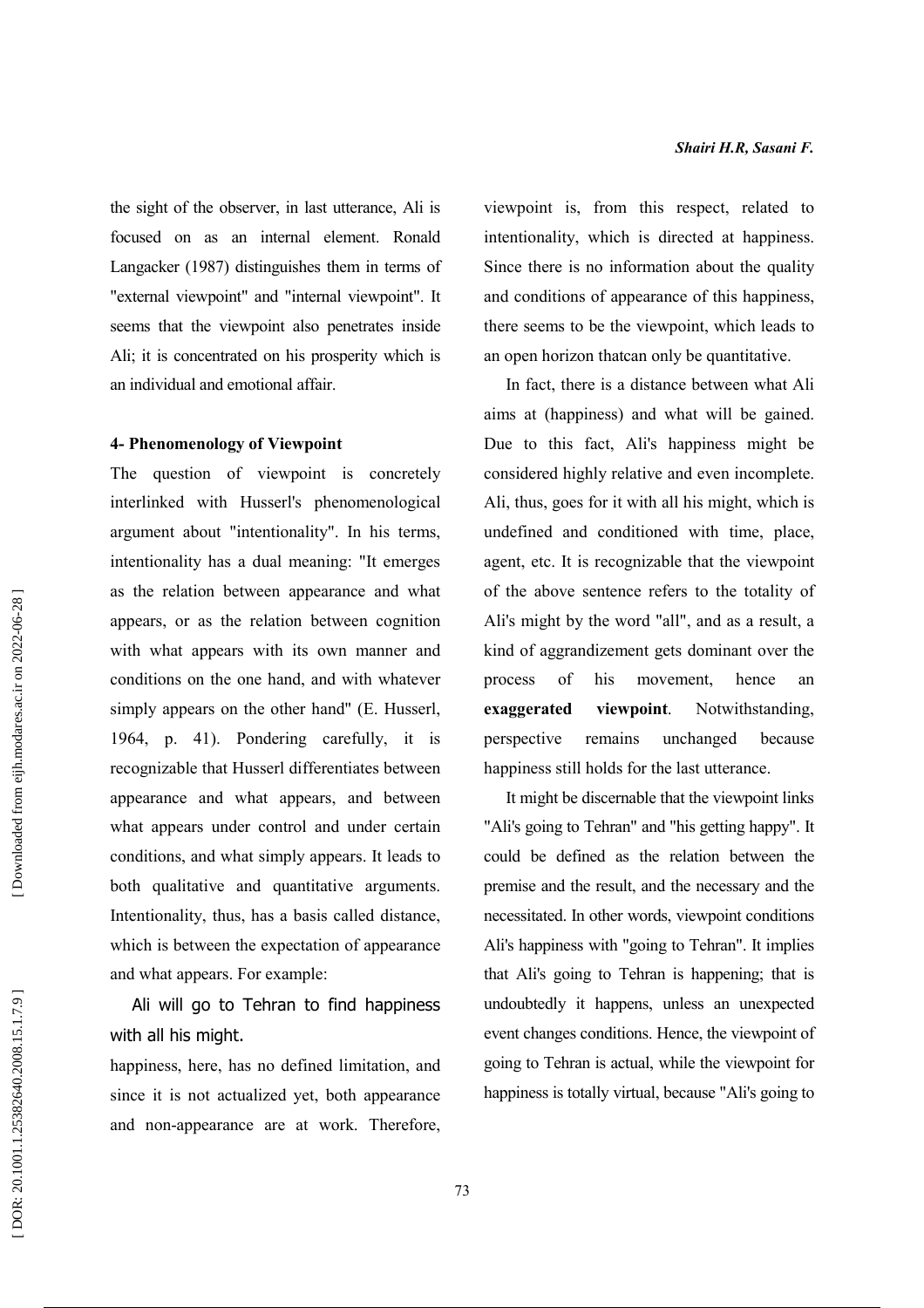Tehran" is close, concrete and actualizing, but his happiness is distant, unknown and non-concrete.

Closeness and distance are two important features of viewpoint. While close (actual) viewpoint is almost certainly actualized, distant (virtual) one is far from the threshold of actualizing. Viewpoint is, therefore, related to the discursive "intension" and "extension" indirectly (J. Fountanille & Cl. Zilberberg, 1998). As viewpoint gets closer to the threshold of actualization, waiting gets increasingly diminished, or it gets shorter. Here, there is an "intensive" viewpoint. As viewpoint gets further from the threshold of actualization, waiting time increases. It is an "extensive" viewpoint. The former is, thus, based on actuality and the latter based on virtuality.

Now, the question is: what is the relation between viewpoint and "all Ali's might" going to be exerted in Tehran? It should be confessed that this viewpoint refers to all potentials that All uses to gain happiness. In fact, it is by using those potentials that Ali in a temporal process. walks in the path of happiness. This viewpoint is, thus, based on taking avail of the present potentials, which is neither completely intensive nor totally extensive; hence a middle, equilibrant viewpoint.

**5- The Relation of Viewpoint with Perspective** Saussure says that "viewpoint, which is the ground-stone of cognition, is a relation in which something is related to something else; it is certainly causal or semantic: the purpose is not setting up a complex of features of something. rather setting up features that (rightly or wrongly) something has so that it can be the material cause of something else or its mental meaning" (F. Gobert, 2001, pp. 486-7).

Greimas and Courtés view viewpoint as a complex of tactics, which the enunciator/utterer uses to diversify textual process. This brings about different readings of a story (1993, p. 284). In this definition, also, viewpoint is concerned with intentionality, which can be defined as the diversity of processes and multitude of readings. To diversify, the utterer has no choice but to decide between topics to be presented and directing them toward some specific target. Discursive diversity implies constructing different discursive forms such as narrative, descriptive, argumentative, emotional, aesthetic and so on and so forth. These are actualized through such tactics as discursive connecting  $(1)$ discursive here. now). disconnecting (he/she, somewhere else, another time), interactional relation, contrast, discursive challenges, different positionings of discursive elements, part and whole relations, etc.

speaking about viewpoint, When its comparison with perspective is not negligible. In fact, while a viewer/observer is necessarily present in a viewpoint, perspective is based upon the relation of enunciator/utterer with enunciate/utteree.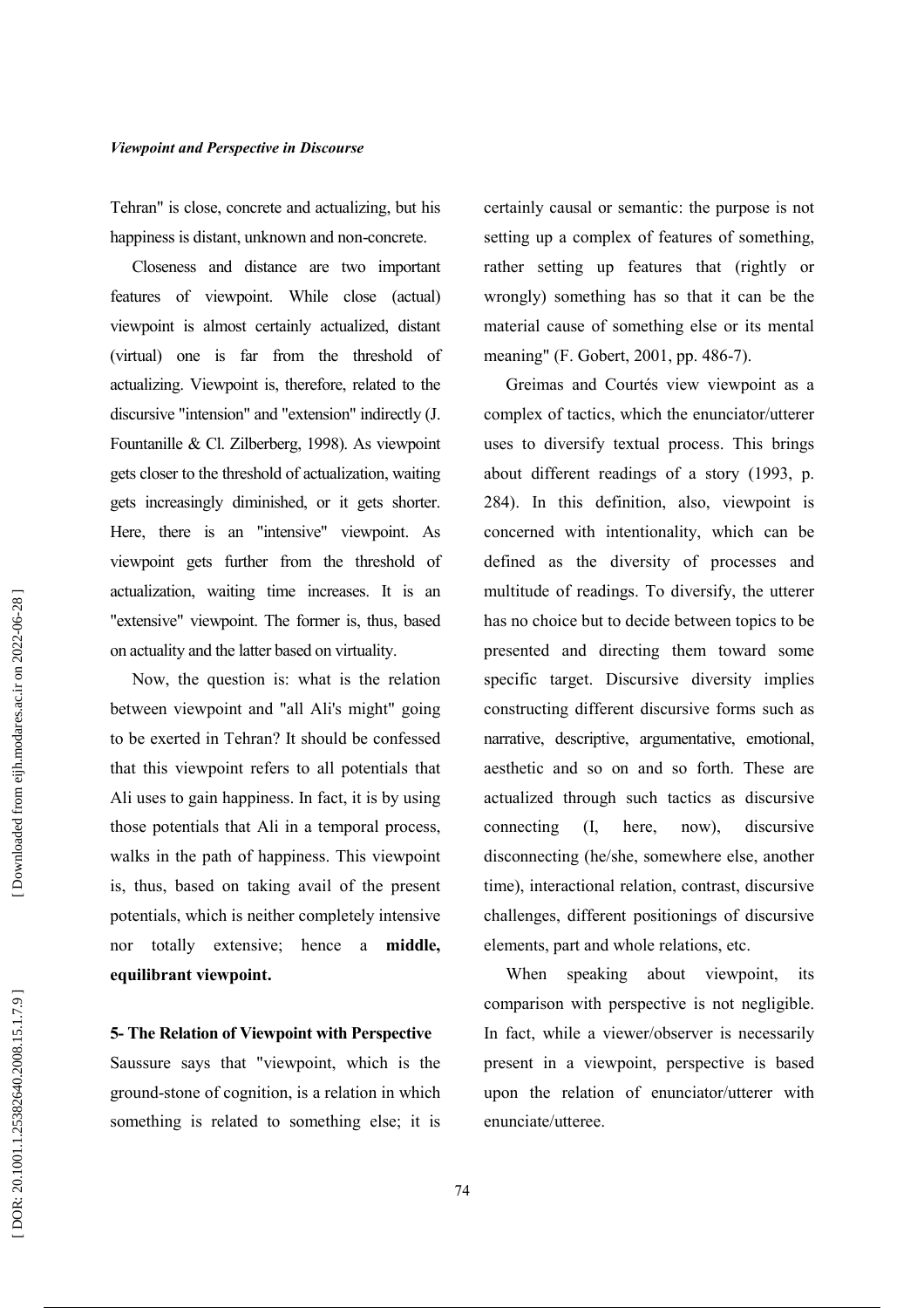Gérard Genette says perspective is a tactic by which "organization"  $\alpha$ f narrative information" is possible (1972, p. 184). In fact, enunciator can convey more or less information the reader, directly or indirectly, and to therefore, goes farther or closer to what he is telling about. Due to this fact, it is organized information, which, in Génette terms, does not imply a filter, but it refers to the position of every effective element in the story. Greimas and Courtés suggest that perspective is an activity through which enunciator, when organizing the syntagmatic system in a story, chooses the proper narrative program (1993, p. 274). Due to this fact, in a story about a robbery, the narrative program of the robber, or the narrative program of the robbed person is in the perspective. In the same manner, in police fictions, it is based on the decision of the enunciator that the reader will be in the perspective of the inspector of the file, the criminal, the victim, or the witness of the murder.

In addition, in a viewpoint, the presence of a witness or observer is necessary, and in this respect, it differs from perspective, which tends to miss both the observer and the essence of seeing. Another important difference is that perspectivizing implies one single view, while diverse viewpoints might be at work. These viewpoints could be in contrast or in competition. Therefore, a pespectivized world is a mono-modal one; i.e. its different modes are banished in order to form a single viewpoit. This highly weakens the position of the visual subject of perspectivizing, in a way that it gets lost and what gets importance and substitutes it is a cognitive element that attracts the attention of the enunciator. In a viewpoint, however, it is the visual subject who  $is$  $in$ direct communication with the cognitive element. For any intentionality or orientality, the discursive system is governed by a certain attitude or tactic of the visual subject or agent, who has a discursive position.

What cognitive process is perspective? objective, illusionist, Realist. or mental? Panofski's opinion is useful: "It is not wrong if the history of perspectivizing is considered to be both the victorious domination of the realist meaning, which is based on distancing and objectifying, and the victorious domination of human desire to power, which rejects any distance or objectivity that implies the stability of the external world or the development of the system of selfishness" (E. Panofski, 1975, p. 182). It is perhaps based on this view that Jacques Fontanille, in the framework of the epistemological theory of discourse, says that perspective is "a realist process, where the totally equal unification of the observer (visual subject) and the cognitive element (informer) is never possible" (1989, p. 69). Accordingly, the singleness of the cognitive element is relative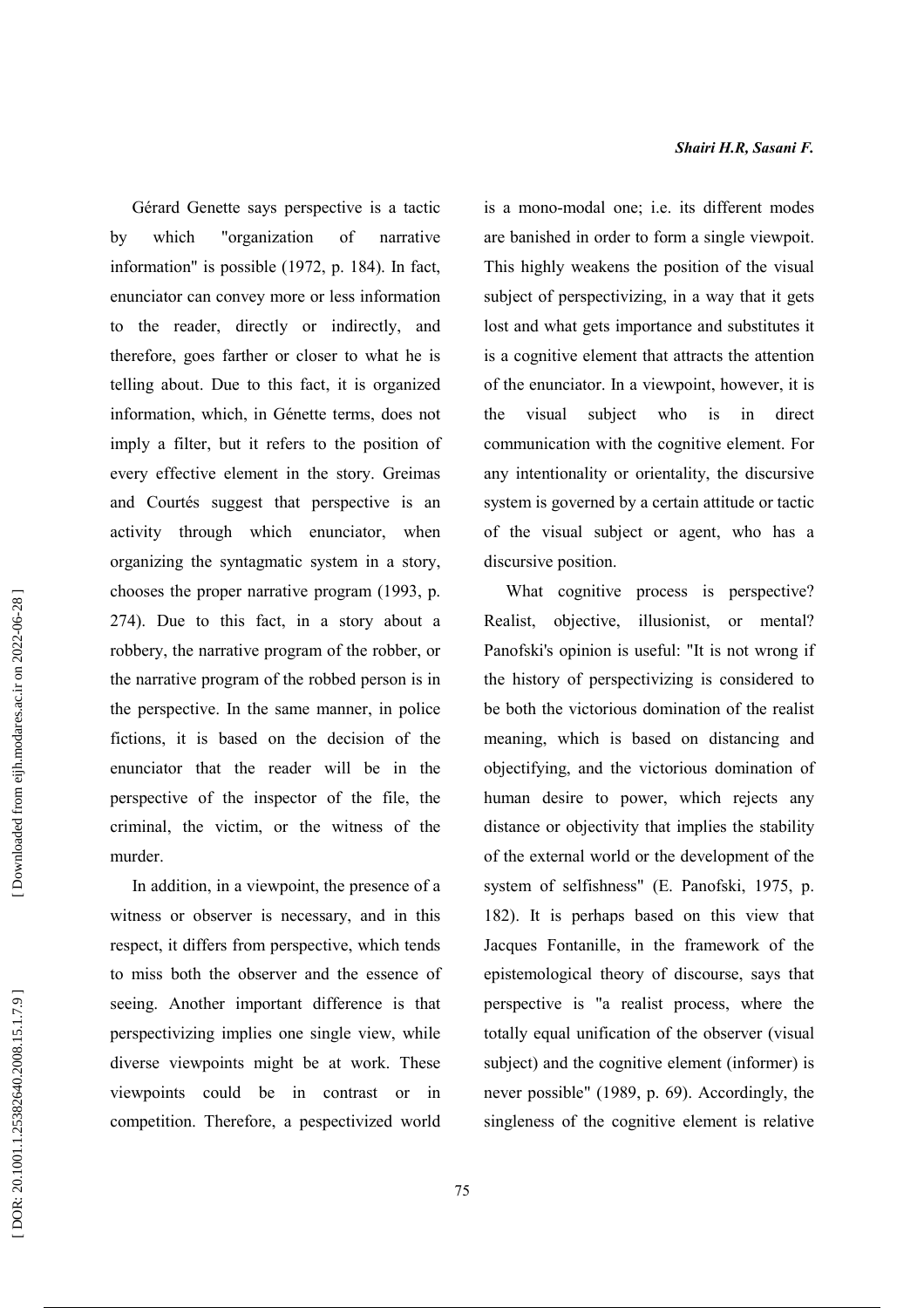rather than absolute, for what seems to be single is just one aspect. In the same manner, the singleness of the visual process of the observer is relative too, for the visual competence of the observer  $is$  $in$ no way in complete correspondence with the "maximal cognition" of the enunciator, who doesn't have the current viewpoint. It should, therefore, be confessed that as for perspective, there is a more or less homogeneous space.

The most significant relation between perspective and viewpoint is that participation and juxtaposition of several viewpoints, however, forms one single perspective. For this reason, cooccurrence of two visual and cognitive elements in a perspective seems to be impossible. If juxtaposition of several viewpoints alongside each other and constituting one perspective is plausible. then, it suggests that viewpoint is a cognitive element of enunciative, rather than textual realm. In other words, viewpoint should not be included in the world of the form of expression, but it is an activity in the sphere of the form of the content. For based on the definitions of text and discourse, text is like a cloth over the body of discourse and enunciation. Therefore, text works in the realm of signifiers, while discourse is in the realm of signifieds. Viewpoint works within the world of discourse, *i.e.* the system of signifieds.

somelinguists believe that Although viewpoint is a process formally organizing syntactic elements, semioticians insist that meaning, first and foremost, generates the world of discourse, and just its realization takes place in text. Therefore, the fundamental role of viewpoints controlling the orientality of discourse, and securing its intentionality, is to impose their own meanings on the world of the text and its syntactic system. There is, thus, no way, but to accept that viewpoint is part of the world of discourse and therefore the world of meaning. Consider the following example:

Ali lent his car to Hasan.

Hasan borrowed Ali's car.

In the former, it is Ali's viewpoint that forces into the syntactic system, and this tends to constitute a signified based on interaction. sympathy, and generosity. In the latter, it is Hasan's viewpoint that forces into the world of discourse and as result, its syntactic system.

In fact, in the first utterance, the origin of the discourse is Ali, being represented as agent; the target is Hasan, who is represented as patient. What relates Ali and Hasan, orientating the whole process, is the act of lending, which is the intention of the cognitive element of the viewpoint.

In the second utterance, positioning the origin and the end change, and this change represents Hasan as agent and Ali as patient. Though lending is signifying sympathy and generosity, borrowing, on the other hand, in referring to the signified as the need of the borrower. The reason for the difference of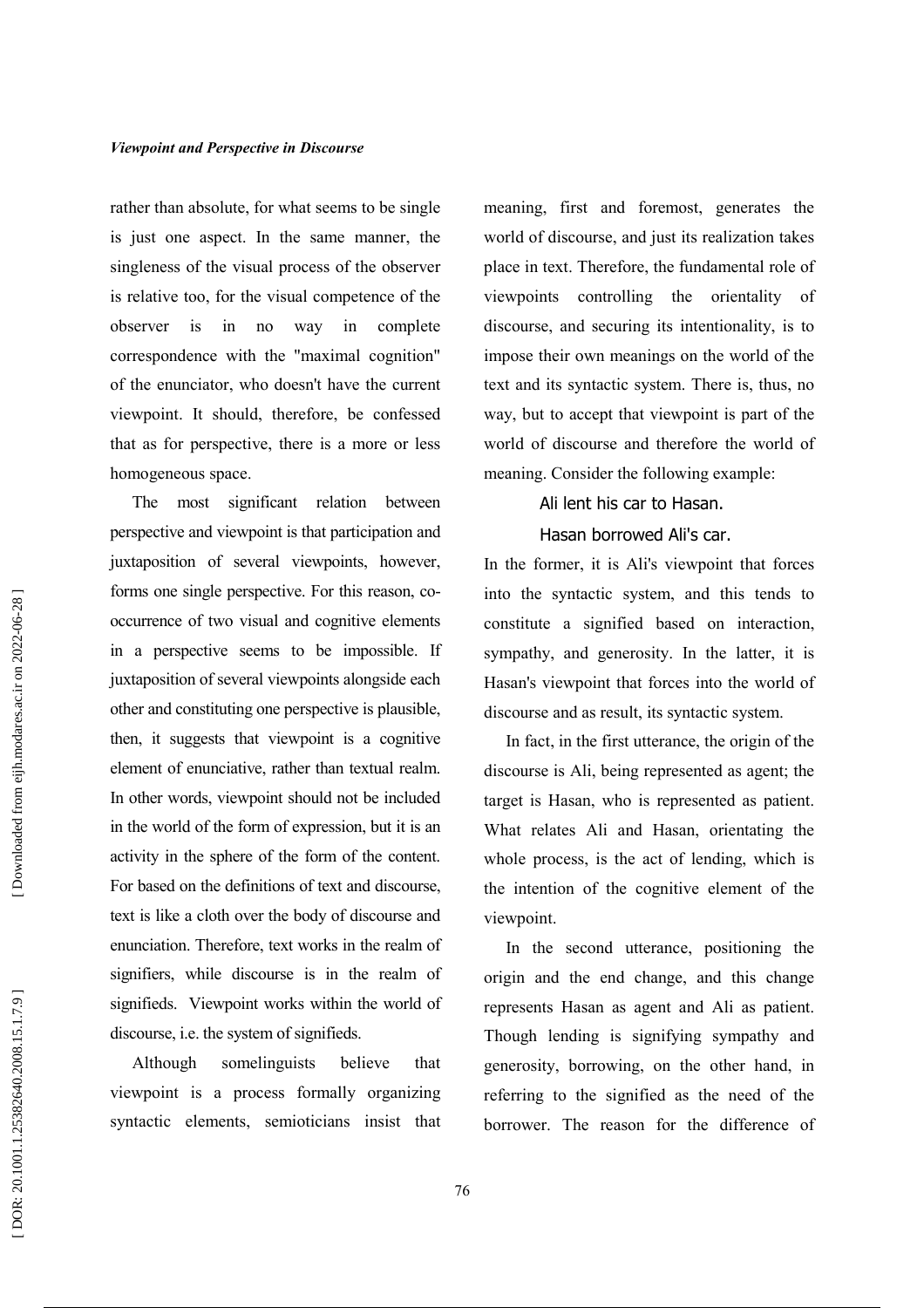signifieds is to be found in the change of viewpoint. In the latter, the discourse and its syntactic system are constituted from the viewpoint of Hasan. The very change of viewpoint forms two different perspectives. Thus, perspectivizing the discursive process is governed by the modulation of the viewpoint, the arrangement of discursive elements, and their functions in the discourse. As a result, perspective in the former is based on the act of lending, but in the latter, it is modulated based on the act of borrowing. In fact, change and transposition of discursive elements, and the origin and the end changes perspective.

### **6-Typology of Viewpoint**

Going beyond simple utterances, and adopting a discursive view in wider dimensions (e.g. about literary genre), modulation of viewpoint is governed by tactics constituting the typology of viewpoint. Jacques Fontanille in Sémiotique et *literature* (1998, pp. 50-55) studies types of viewpoint in terms of tactics used in discourse, as follows:

# A- Global (*Englobant*) Viewpoint Based on **Consensus**

It is based on far distance from visual elements. principle of generalization. and the enumerativity. In such a tactic, thus, the primacy is to external elements, which are evaluated in terms of their homogeneity and totality. Experssive elements such as having a look at, looking through light, turning around one's eves, put in the bosom of one's eves, are in the service of this kind of tactic. In the following example, "I" somehow includes all kinds of the dead, and as a result, proves its globality:

I have all the dead: The dead of the birds who sing, And are silent, The dead of the most beautiful animals On the earth and in the water. The dead of the humans, Bad or good. (Ahamd Shāmlu, 1997, p. 402).

### **B-Serial (Cumulative) Viewpoint**

It is a kind of cognitive viewpoint, which passes by different modes of something or a situation one by one. It might, therefore, be called cumulative viewpoint, which is itself based on a kind of succession or sequence of views formed by juxtaposition of several viewpoints.

The house, when you left it, Curtains dropped down. Books, when you sold them, The shelf was taken mortgage by termites.

But what odds and ends, Out of discarded things,

Were left in the corners of rooms and parts of shelves;

Like the little cracked hands,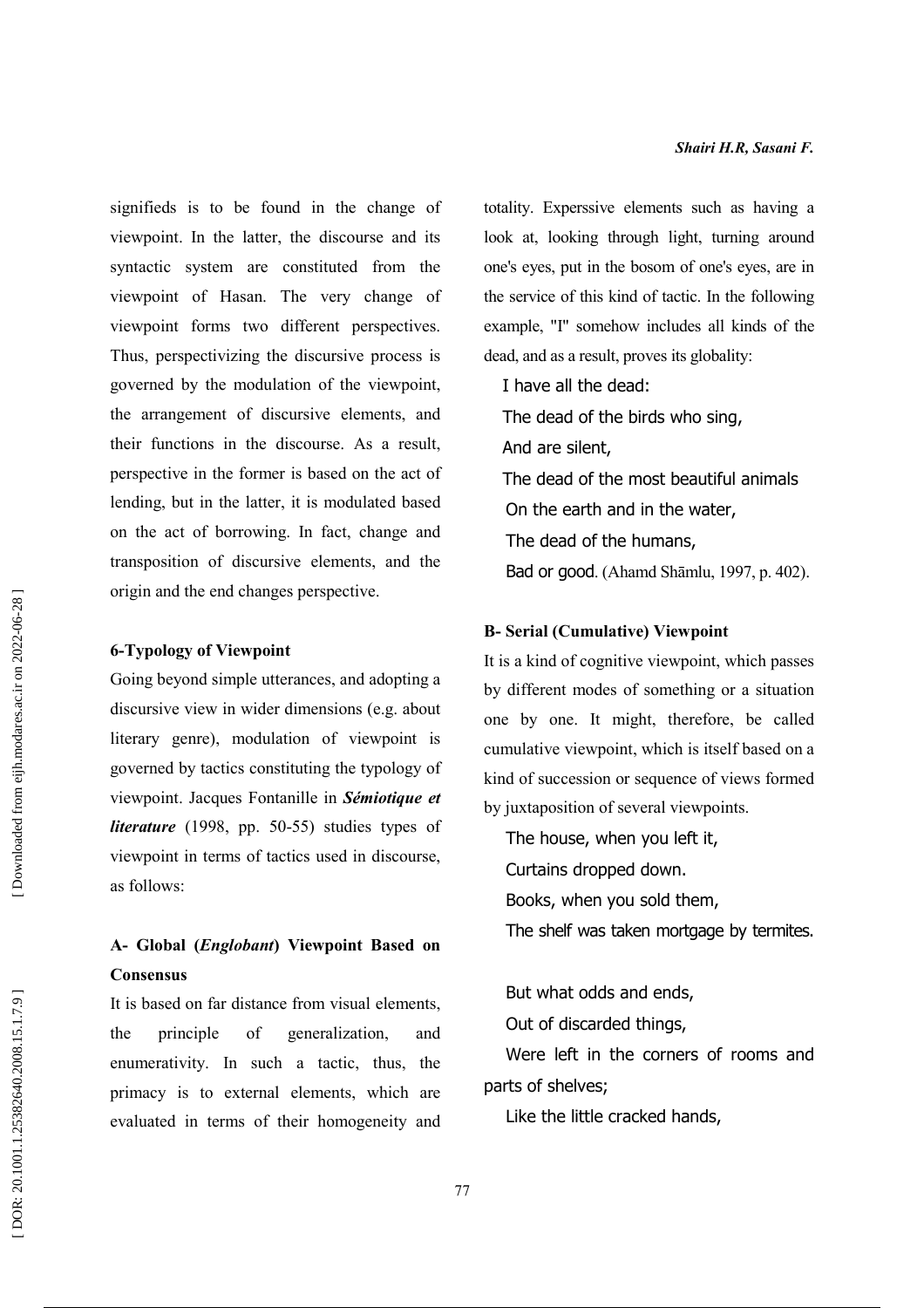Which no longer accompanied you. And the smell of communication that didn't want to leave the house. (Ibid., p. 125-6).

#### **C- Selective Viewpoint**

It is based on the selecting the best mode of something or some situation. Having such a mode stops the search, for the viewpoint aimed at the best example, which is in a way representing all other modes, and can be taken as the complete typical example. Selecting means considering one mode as the best and the most complete one, preferring it to other modes, and even disregarding and rejecting these other modes. In the following example, the enunciator introduces us a better example out of the world of fruits ("pomegranate"):

I went back home; my mother asked:

From bazaar, did you buy any fruit?

- Wherever was it possible to give infinite fruits in a basket?

- I replied that from the market you can buy good pomegranates.

- I tried a pomegranate.

Its expansion spilled over the basket. (Sohrāb Sepehri, 1989, p. 370).

### **D- Particularist Viewpoint**

It has no respect for any global viewpoint or great sets. In other words, a part of something is isolated and scrutinized highly carefully and meticulously. This process is so particularistic and narrow that makes this viewpoint distinctive.

Over the ridge of the pool,

The blood of the child filled with the (fish-)scales of loneliness of life.

Then, a thorn

Scratched his leg.

The irritation of the body annihilated over the grasses. (Ibid., p. 346).

In the above example, the enunciator selects "the ridge of the pool" among all tokens of civilization, "the child's leg" among all his presence, and "the thorn" among all natural elements.

## E & F- Parallel and Competitive Viewpoints

Two other kinds of viewpoints, i.e. parallel and competitive. can be added  $\mathbf{t}$ those aforementioned viewpoints. The former combines two or more elements having identical properties together. without foregrounding one and backgrounding the other.

What refreshing water! What a limpid river! What a pure higher-lands people!

Their springs may be running; their cows may be full of milk! (*Ibid.*, p. 346)

As we see, the viewpoint of the enunciator can represent several elements in a parallel fashion, without foregrounding or backgrounding any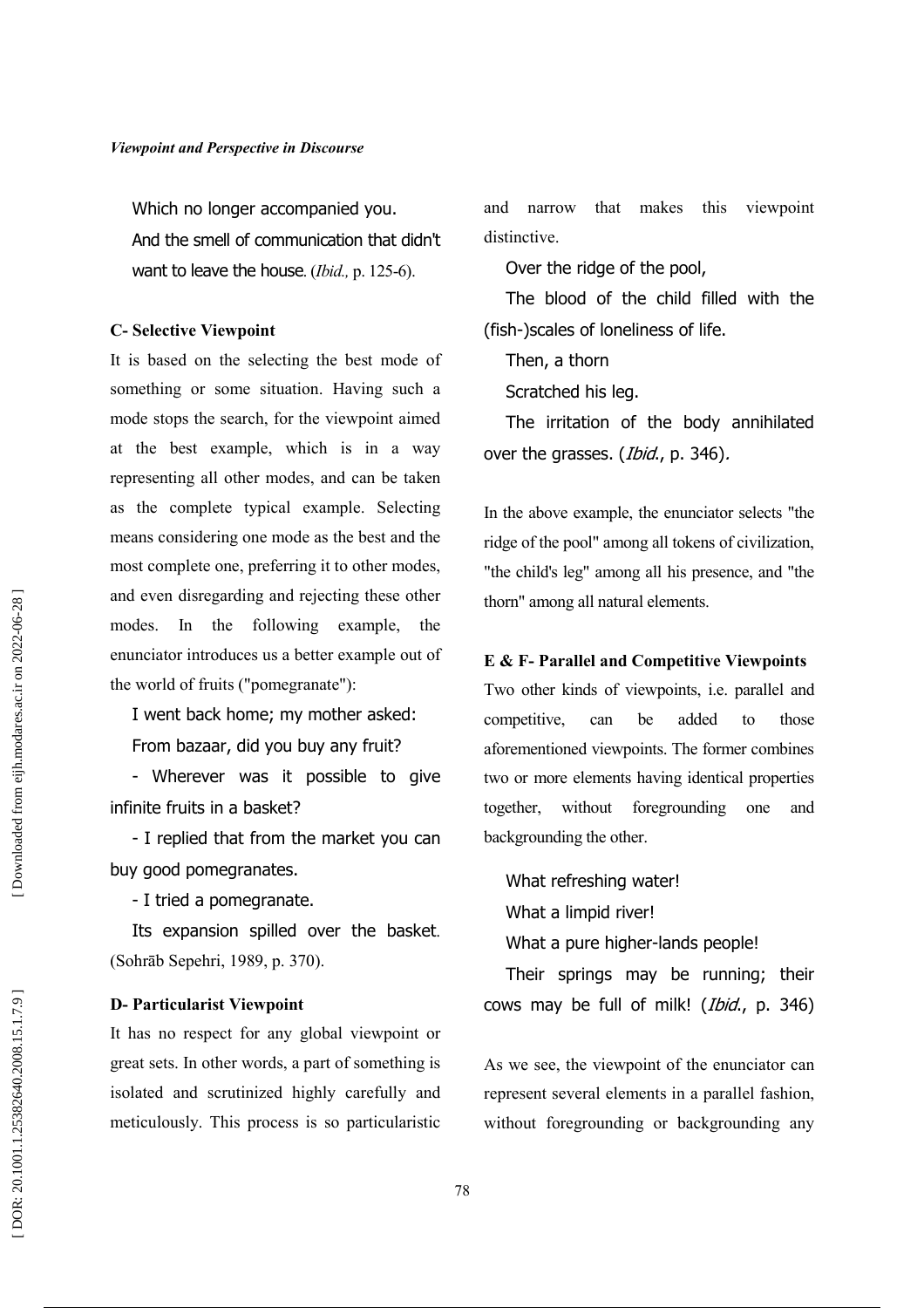one of them. Here, the concurrence of and equal presence of different elements are evidenced.

In a competitive viewpoint, two or more elements struggle against each other to overcome the other one, as if each one is going to glow with pride or to weaken the other one. Elements have no equal presence, but compete for priority.

Out of the human being you are,

So many stories can be made by me

If only concerns for bread and butter leave any room. (Ibid., p. 346).

In the above example, as it is obvious, "making" stories" and "concerns for bread" are two elements in struggle: the latter impedes making stories, and it seems as a competing element, which threats the "ability" of the enunciator.

Ronald Langacker (1991) puts these two last cognitive processes under the title of profiling. John Saeed "describes this process of assigning prominence to certain elements of a scene as profiling, ..." (1997, p. 329).

#### **7- Conclusion**

Here, it was tried to show that how viewpoint functions in discourse. As it was clarified, it is highly related to the intention of the speaker/writer, and as a result, the orientation (s) he adopts in the discourse. Deictic markers also function as discourse markers to fix and anchor time, place, agent, and other discursive elements, which determine the viewpoint adopted by the enunciator/utterer. It should be emphasized that one responsible  $for$ determining above-mentioned discursive elements, and viewpoint as well, is enunciator or utterer who is one of the key elements for functioning the discourse. As a result, viewpoint is a cognitive process.

Different types of viewpoint, then, were introduced and exemplified: closed versus open; exaggerated; and global, serial (cumulative), selective, particularist, parallel, and competitive viewpoints. The relation of viewpoint with perspective was also examined, and it was suggested that different viewpoints are possible within one instance of discourse, but each particular instance has just one single perspective.

# **References**

- [1] Evans, Vyvyan & Melanie Green (2006), Cognitive Linguistics: An Introduction, (Edinburgh: Edinburgh University Press).
- [2] Fontanille, J. (1981). Le savoir partagé. Sémiotique et théorie de la connaissance chez Marcel Proust, (Paris/ Amsterdam: Hadès-Beniamins).
- [3] Fontanille, J. (1989), Les espaces subjectifs, Introduction  $\overline{a}$  $l_a$ sémiotique  $de$ l'observateur. (Paris: Hachette).
- Fontanille,  $J(1998)$ , Sémiotique  $\lceil 4 \rceil$  $et$ literature, (Paris: PUF).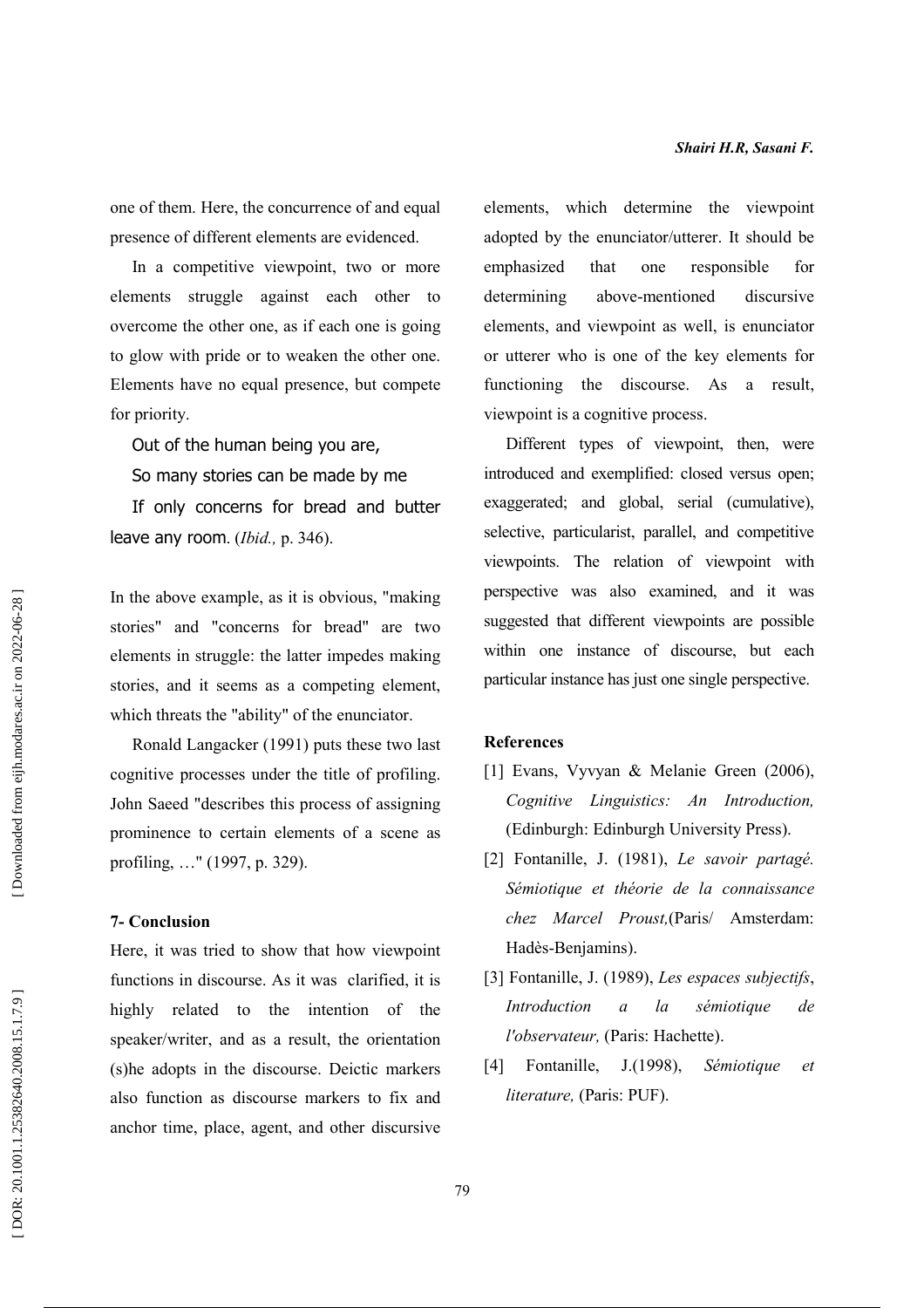- [5] Fountanille, J. & Cl. Zilberberg  $(1998)$ , Tension et signification, (Hayen: Mardaga).
- [6] Genette, G. (1972), Figures III, Paris: Seuil.
- [7] Gobert, F. (2001), Glossaire bibliograhique des sciences du langage, Paris: Panormits.
- [8] Greimas. A. J. & J. (1993), Courtés, Sémiotique. Dictionaire raisonné de la thérie du langage, Paris: Hacette.
- [9] Halliday, Michael A. K. & Christian M. I. M. Matthiessen (2004), An Introduction to Functonal Grammar, London: Arnold, 3rd edn...
- [10] Husserl, E. (1964), Lacan pour une phénménologie de la conscience intime du temps, Paris: PUF.
- [11] Langacker, Ronald W. (1987), Foundations of Cognitive Grammar, vol. 1: Theoretcial Prerequisites, Stanford, California: Stanford **University Press.**
- [12] Langacker, Ronald W. (1991), Foundations of Cognitive Grammar, vol. 2: Descriptive

Application, Stanford, California: Stanford University Press.

- [13] Ouellet, P. (1992), Voir et savoir. La perception des univers du discours, Canada: Balzac.
- [14] Panofski, P. (1975), La perspective comme forme symbolique, trans. Françaice, Paris: Minuit.
- [15] Saeed, John (1997), Semantics. Oxford/ Malden, Mass.: Blackwell Publishers.
- [16] Sepehri, S. (1489), Hasht-Ketab(The Eight Book), Tehran: Tahuri.
- [17] Shâmlu, A. (1997), In Quarrel with the Silence, Tehran: Sokhan.
- [18] Talmy, Leonard  $(2000)$ , Toward a Cognitive Semantics, 2 volumes, Cambridge, Mass./ London: The MIT Press.